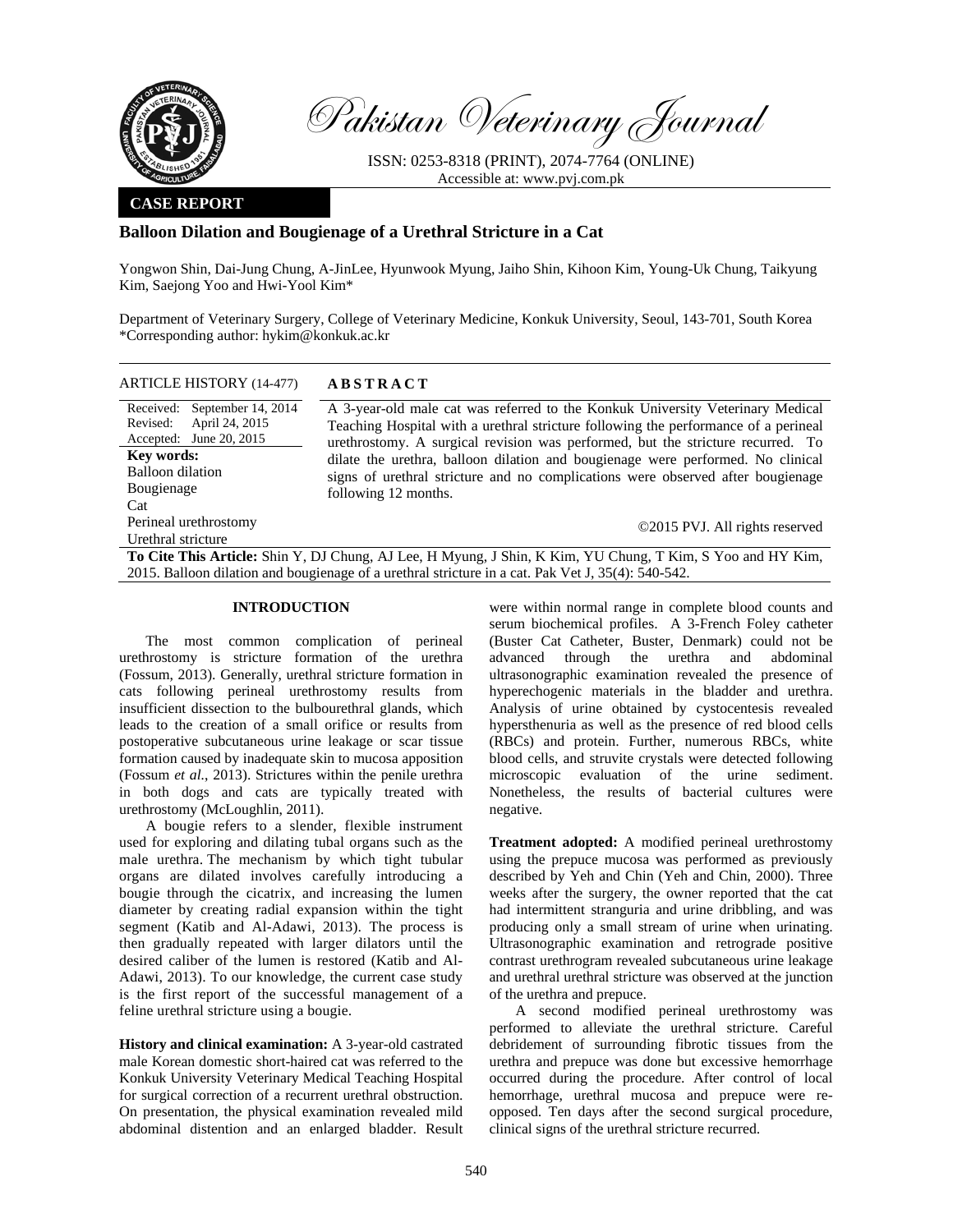

Fig. 1: Two kinds of bougies for urethral dilation. The filiform bougies are made with plastic, and the HEGAR uterine dilators are made with metal. They all have a tapering cylindrical shape, round tip and slightly curved profile. A) tip of filiform bougies, B) filiform bougies; C) tip of HEGAR uterine dilator and D) HEGAR uterine dilator.



**Fig. 2:** Bougienage A-C: Each bougie was kept 30 seconds and then was removed. Inserted bougie size was gradually increased using 10.5, 12, 13.5-French HEGAR uterine dilator. D: A retrograde positive urethrogram performed after 3rd bougienage.12-French Foley catheter could be passed through urethra without resistance and complications such as hemorrhage and perforation were not observed.



Fig. 3: Comparison of urethrogram of immediately after and 10 days after bougienage. A) Urethrogram right after third bougienage session, B) Urethrogram 10 days after catheter removal. Urethral diameter was decreased compared to immediately after last bougienage. Urethral diameter was suspected to be 1.5mm.

The owner declined additional surgery and, as an alternative treatment, balloon dilation of the urethra was performed. Under general anesthesia, retrograde contrast urethrography was performed to determine the stricture location, length, and dimensions. A single stricture was located at a distance of 20 mm from the stoma, and the diameter and length were suspected to be less than 1 mm and greater than 10 mm, respectively. Under the fluoroscopic guidance, a balloon of 2.7 French balloon  $catheter$  (Maverick<sup>TM</sup> PTCA balloon catheter, Boston Scientific, USA) was expanded a burst strength of 6 atmospheres with a balloon-inflating device (Encore<sup>TM</sup>26, Boston Scientific, USA) and contrast mixture (OMNIPAQUETM, GE healthcare) for 5 minutes. The burst strength was selected by diameter of urethra and feeling of resistance during balloon inflation (Power *et al,* 2010). After the procedure, an 8-French Foley catheter was maintained for a five days in order to retain the diameter. Nonetheless, the clinical signs and urethral stricture recurred a few days after the catheter was removed.

The balloon catheter was damaged due to repeat use. As an alternative treatment, urethral bougienage was performed with various sized filiform bougie (Fig. 1A, 1B), as well as HEGAR uterine dilators (Fig. 1C, 1D, 53- 1001, 1002, 1003, 1004; *GAIA,* Pakistan). Under general anesthesia and fluoroscopic guidance, a well lubricated filiform bougie the same approximate size of the strictured urethral diameter was passed through the stricture area. The bougie was left in place for 30 seconds, and was then removed. Subsequently, a slightly larger bougie was inserted (Fig. 2A, 2B, 2C). To avoid excessive mucosal injury, bougienage was stopped when extreme resistance was felt. The first bougienage session was performed with filiform bougies and 10.5-French HEGAR uterine dilator and 8-French Foley catheter was inserted for five days to maintain the urethral diameter. Normal urination was examined but 3 days after removing Foley catheter, clinical signs such as urine dribbling was recurred. At the second bougienage session, 10.5 and 12- French dilators were used to expand urethral stricture and 10-French Foley catheter was installed and maintained for 5 days. But clinical signs were relapsed 3 days after removing Foley catheter, and the third procedure was performed with 12 and 13.5-French dilator. Following the completion of the third procedure, a 12-French Foley catheter could be passed through the urethra without encountering resistance and any stricture was not detected in urethrogram (Fig. 2D). The final catheter was maintained for 5 days.

Ten days after catheter removal, that cat was still able to urinate normally, but the urethral diameter had decreased compared to the diameter measured by a contrast urethrogram after the last bougienage and was estimated approximately to be 1.5mm (Fig. 3). No additional bougienage procedures were performed, and the cat has maintained normal urination for 12 months to date.

#### **DISCUSSION**

Urethrostomy is the permanent diversion of urine to a location proximal to the site of a urethral obstruction or